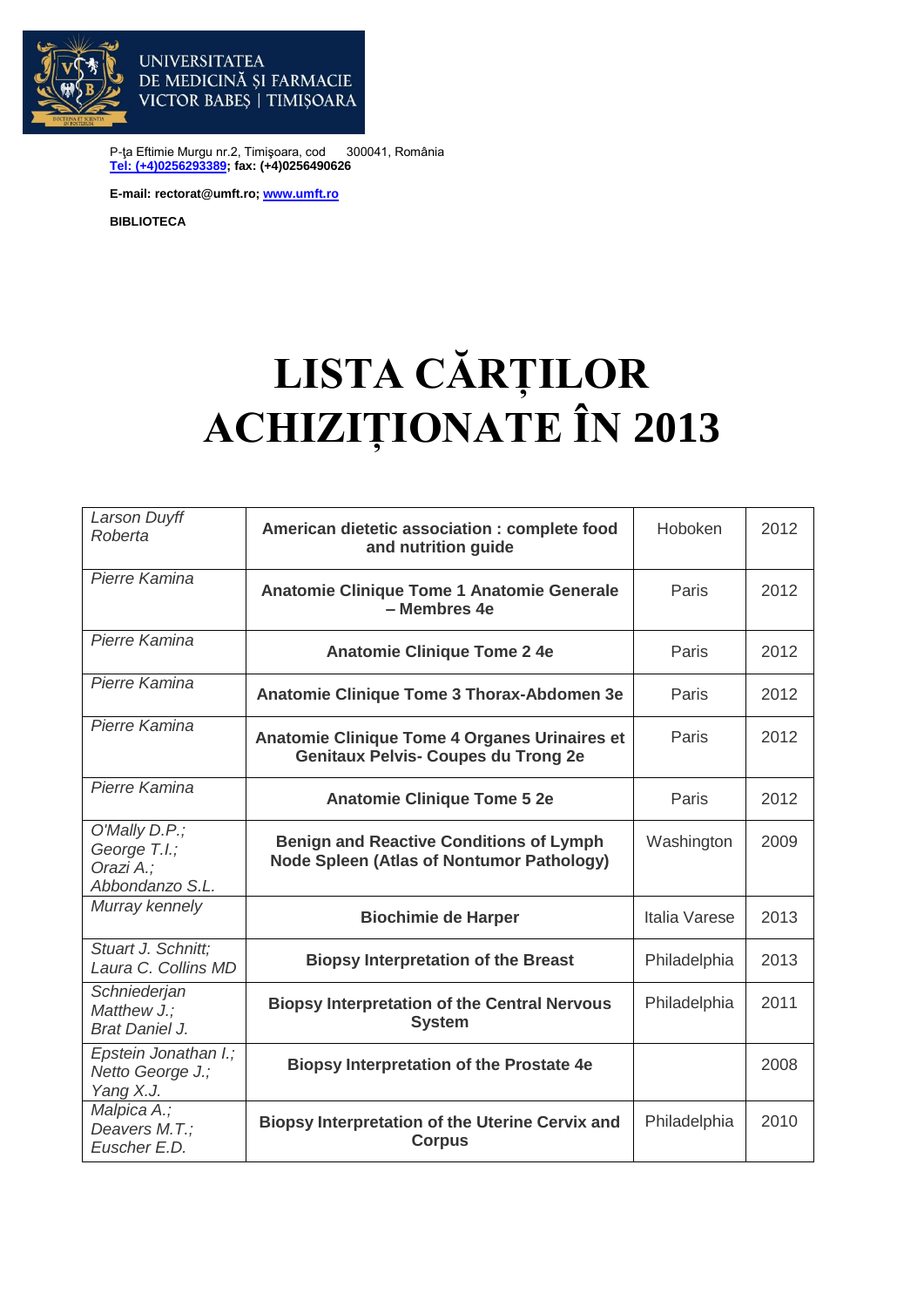| Liang Cheng;<br>Antonio Lopez-                                          | <b>Bladder Pathology</b>                                                                     | Hoboken           | 2012 |
|-------------------------------------------------------------------------|----------------------------------------------------------------------------------------------|-------------------|------|
| Beltran;<br>David G. Bostwick                                           |                                                                                              |                   |      |
| Kurman Robert J.;<br>Ronnett Brigitte M.;<br><b>Hedrick Ellenson Lo</b> | <b>Blaustein's Pathology of the Female Genital</b><br><b>Tract 6e</b>                        | <b>New York</b>   | 2011 |
| Frances P.<br>O'Malley;<br>Sarah E. Pinder:<br>Anna Marie<br>Mulligan   | <b>Breast Pathology 2e</b>                                                                   | Philadelphia      | 2012 |
| David J. Dabbs MD                                                       | <b>Breast Pathology: Expert Consult 1e</b>                                                   | Philadelphia      | 2012 |
| Michael L. Bishop;<br>Edward P. Fody;<br>Larry E. Schoeff               | <b>Clinical Chemistry: Principles Techniques and</b><br><b>Correlations/ seventh edition</b> | Philadelphia      | 2001 |
|                                                                         | Complete guide to complementary & alternative<br>cancer therapies                            | Atlanta           | 2009 |
| Tomashefski J.F.;<br>Cagle P.T.;<br>Farver C.F.;<br>Fraira A.E.         | Dail & Hammar's Pulmonary Pathology Volume<br>2: Neoplastic Lung                             | Cleveland         | 2008 |
| Crum Christopher;<br>Nucci Marisa;<br>Lee Kenneth R.                    | <b>Diagnostic Gynecologic &amp; Obstetric Pathology</b><br>2e                                | Philadelphia      | 2011 |
| David J. Dabbs MD                                                       | Diagnostic Immunohistochemistry: Theranostic<br>and Genomic Applications 3e                  | Philadelphia      | 2010 |
| Wright Dennis H.;<br>Addis Bruce J.;<br><b>Leong Anthony</b>            | Diagnostic Lymph Node Pathology: A Pattern<br><b>Approach</b>                                | London            | 2011 |
| Soslow R.A.;<br>Tornos C.                                               | Diagnostic pathology of ovarian tumors                                                       | New York          | 2011 |
| Greenson J.;<br>Polyporides A.D.;<br>Montgomery E.A.;<br>Lauwers Gr.    | <b>Diagnostic Pathology: Gastrointestinal</b>                                                | Salt Lake<br>City | 2010 |
| <b>Burger Peter;</b><br><b>Scheithauer Bernd</b>                        | <b>Diagnostic Pathology: Neuropathology</b>                                                  | Salt Lake<br>City | 2012 |
| Cagle P.T.;<br>Allen T.C.;<br>Beasley M.B.                              | <b>Diagnostic Pulmonary Pathology 2e</b>                                                     | New York          | 2008 |
| Nucci Marisa R.;<br>Olivia Esther                                       | <b>Gynecologic Pathology</b>                                                                 | London            | 2009 |
| Fan Lin;<br>Jeffrey Prichard                                            | Handbook of Practical Immunohistochemistry:<br><b>Frequently Asked Questions</b>             | New York          | 2011 |
| Lester D.R.<br><b>Thompson MD</b>                                       | <b>Head and Neck Pathology 2e</b>                                                            | Philadelphia      | 2013 |
| Igor B. Buchwalow;<br><b>Werner Bocker</b>                              | <b>Immunohistochemistry: Basics and Methods</b>                                              | London            | 2010 |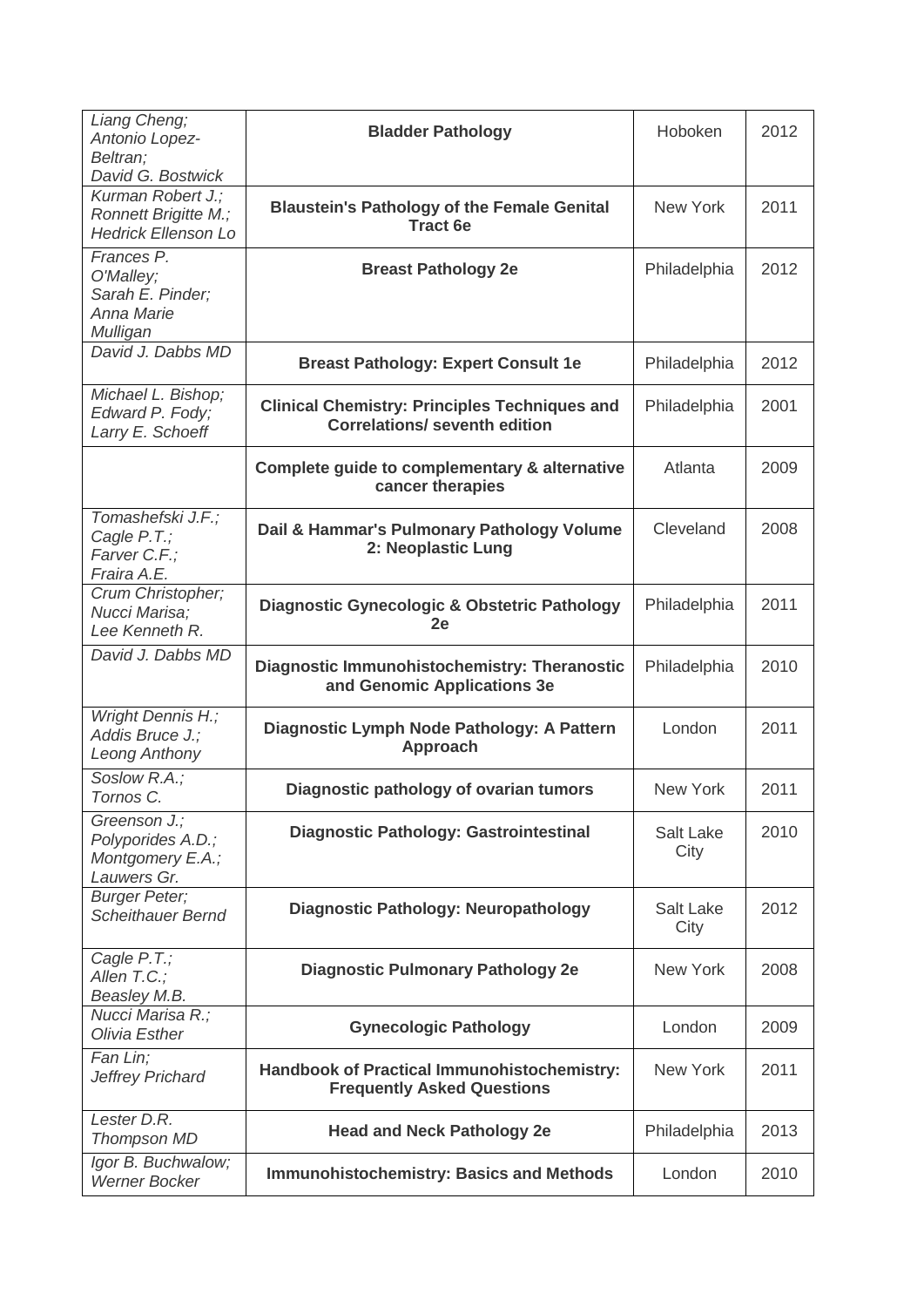| loachim Harry L.;<br>Medeiros L. Jeffrey                                | loachim's Lymph Node Pathology 4e                                                               | Philadelphia  | 2009 |
|-------------------------------------------------------------------------|-------------------------------------------------------------------------------------------------|---------------|------|
| Albert Bruce;<br>Dennis Bray;<br>Karen Hopkin                           | L'ESSENTIEL DE LA BIOLOGIE CELLULAIRE                                                           | Paris         | 2012 |
| Fritz H. Kayser;<br>Erik C. Botteger;<br>Rolf M.;<br>Zinkernagel        | Manuel de poche de microbiologie medicale                                                       | Paris         | 2008 |
| Peiguo Chu;<br>Lawrence Weiss                                           | Modern Immunohistochemistry: Cambridge<br>illustrated surgical pathology                        | New York      | 2009 |
| Cheng L.;<br>Eble J.N.                                                  | <b>Molacular Surgical Pathology</b>                                                             | New York      | 2013 |
| David P. Clark;<br>Lonnie D. Russell                                    | Molecular Biology made simple and fun 4e                                                        | St. Louis     | 2010 |
| Grody W.W.;<br>Nakamura R.M.;<br>Kiechle F.L.;<br>Strom C.              | <b>Molecular Diagnostics: Techniques and</b><br><b>Applications for the Clinical Laboratory</b> | <b>Boston</b> | 2010 |
| Coleman W.B.;<br>Tsongalis G.J.                                         | <b>Molecular Pathology: The Molecular Basis of</b><br><b>Human Disease</b>                      | San Diego     | 2009 |
| Brad W. Neville;<br>Douglas D. Damm;<br>Carl Allen;<br>Jerry E. Bouquot | <b>Oral and Maxillofacial Pathology 3e</b>                                                      | St. Louis     | 2009 |
| Wyatt Jonathan.                                                         | <b>Oxford Handbook of Emergency Medicine</b>                                                    | Oxford        | 2012 |
| Corrin Bryan;<br><b>Nicholson Andrew</b><br>G.                          | Pathology of the Lungs 3e                                                                       | London        | 2011 |
|                                                                         | <b>PDR</b> for herbal medicines                                                                 | New Jersey    | 2007 |
| <b>Hendler Sheldon</b><br>Saul;<br><b>Rorvik David</b>                  | PDR for nutritional supplements                                                                 | Montvale      | 2008 |
| Ergil C. Marnae;<br>Ergil V. Kevin                                      | <b>Pocket atlas of Chinese medicine</b>                                                         | Stuttgart     | 2009 |
| Kristen A. Atkins<br>MD;<br>Christina Kong MD                           | <b>Practical Breast Pathology: A Diagnostic</b><br>Approach. 1e                                 | Philadelphia  | 2013 |
| Perry Arie;<br><b>Brat Daniel J.</b>                                    | <b>Practical Surgical Neuropathology: A</b><br><b>Diagnostic Approach</b>                       | Philadelphia  | 2010 |
| Killeen A.                                                              | <b>Principles of Molecular Pathology</b>                                                        | Totowa        | 2010 |
| Thomas M. Devlin                                                        | <b>Textbook of Biochemistry with Clinical</b><br><b>Corelations</b>                             |               | 2011 |
|                                                                         | <b>Textbook of natural medicine</b>                                                             | St. Louis     | 2013 |